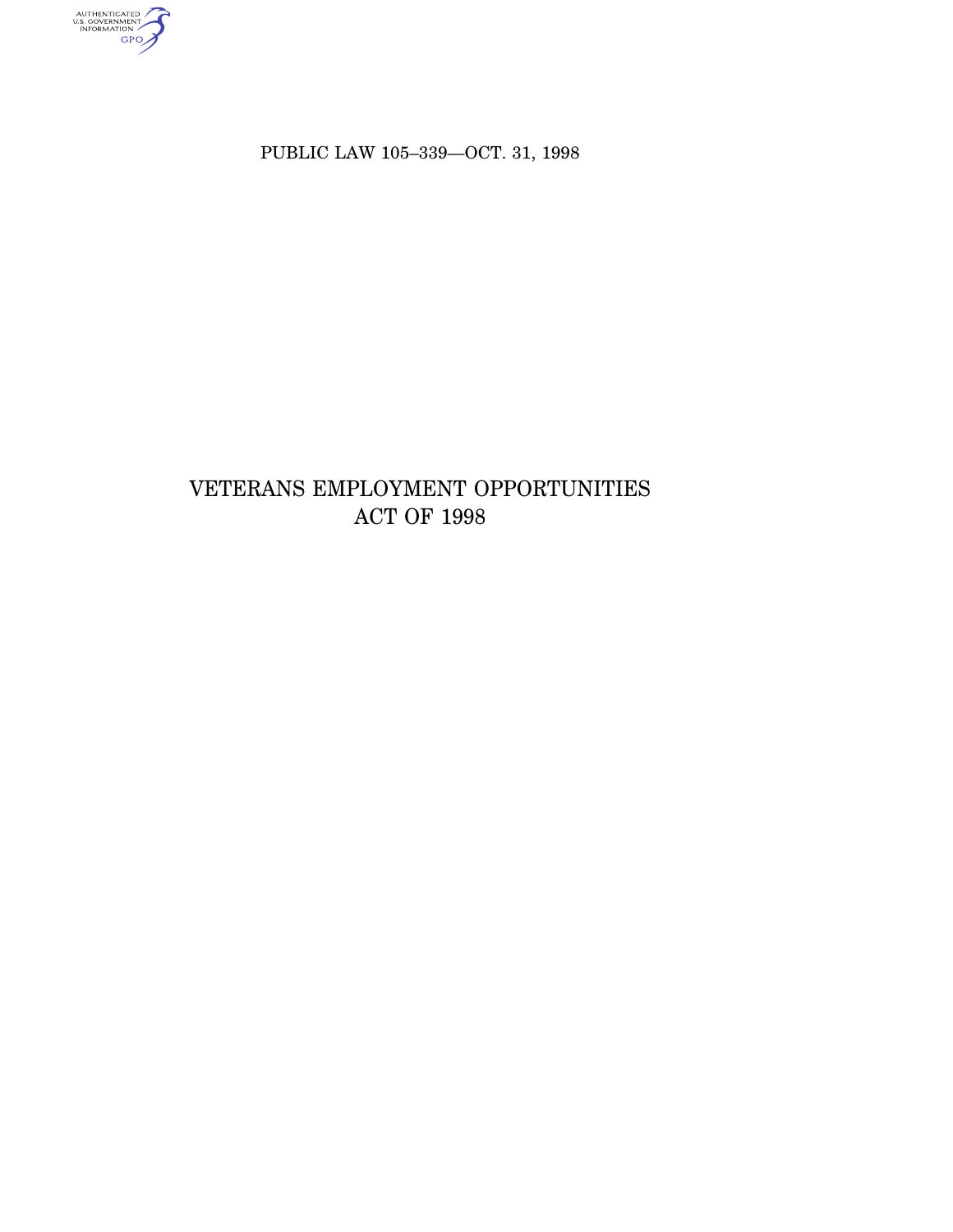## Public Law 105–339 105th Congress

## An Act

Oct. 31, 1998 [S. 1021]

To amend title 5, United States Code, to provide that consideration may not be denied to preference eligibles applying for certain positions in the competitive service, and for other purposes.

*Be it enacted by the Senate and House of Representatives of the United States of America in Congress assembled,*

5 USC 2101 note. Veterans Employment Opportunities Act of 1998.

#### **SECTION 1. SHORT TITLE.**

This Act may be cited as the "Veterans Employment Opportunities Act of 1998''.

### **SEC. 2. ACCESS FOR VETERANS.**

Section 3304 of title 5, United States Code, is amended by adding at the end the following:

 $\mathcal{F}(f)(1)$  Preference eligibles or veterans who have been separated from the armed forces under honorable conditions after 3 years or more of active service may not be denied the opportunity to compete for vacant positions for which the agency making the announcement will accept applications from individuals outside its own workforce under merit promotion procedures.

" $(2)$  This subsection shall not be construed to confer an entitlement to veterans' preference that is not otherwise required by law.

''(3) The area of consideration for all merit promotion announcements which include consideration of individuals of the Federal workforce shall indicate that preference eligibles and veterans who have been separated from the armed forces under honorable conditions after 3 years or more of active service are eligible to apply. The announcements shall be publicized in accordance with section 3327.

"(4) The Office of Personnel Management shall establish an appointing authority to appoint such preference eligibles and veterans.''.

### **SEC. 3. IMPROVED REDRESS FOR PREFERENCE ELIGIBLES.**

(a) IN GENERAL.—Subchapter I of chapter 33 of title 5, United States Code, is amended by adding at the end the following:

#### **''§ 3330a. Preference eligibles; administrative redress**

" $(a)(1)$  A preference eligible who alleges that an agency has violated such individual's rights under any statute or regulation relating to veterans' preference may file a complaint with the Secretary of Labor.

 $\mathcal{L}(2)(A)$  A complaint under this subsection must be filed within 60 days after the date of the alleged violation.

Deadline.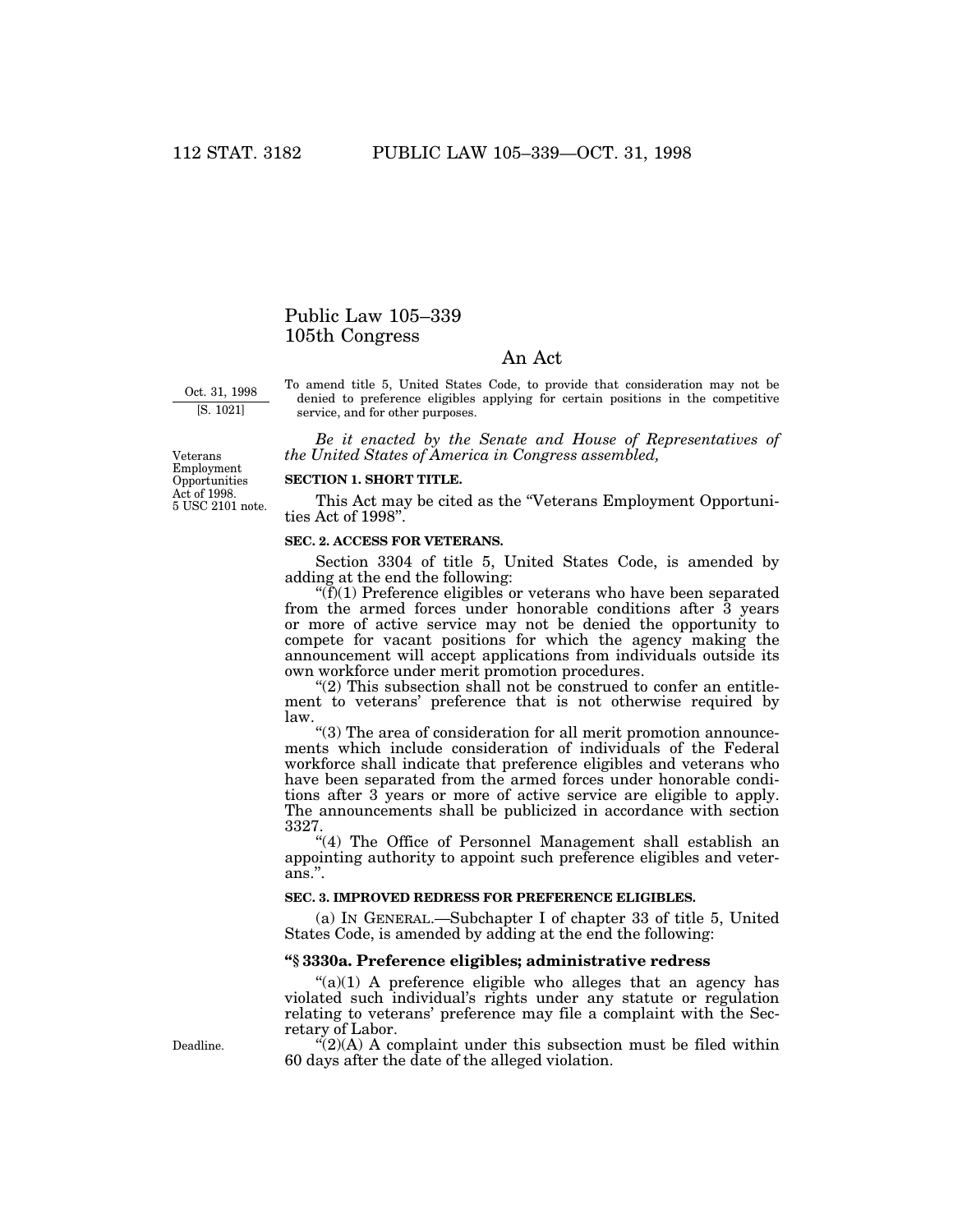''(B) Such complaint shall be in writing, be in such form as the Secretary may prescribe, specify the agency against which the complaint is filed, and contain a summary of the allegations that form the basis for the complaint.

''(3) The Secretary shall, upon request, provide technical assistance to a potential complainant with respect to a complaint under this subsection.

" $(b)(1)$  The Secretary of Labor shall investigate each complaint under subsection (a).

 $(2)$  In carrying out any investigation under this subsection, the Secretary's duly authorized representatives shall, at all reasonable times, have reasonable access to, for purposes of examination, and the right to copy and receive, any documents of any person or agency that the Secretary considers relevant to the investigation.

''(3) In carrying out any investigation under this subsection, the Secretary may require by subpoena the attendance and testimony of witnesses and the production of documents relating to any matter under investigation. In case of disobedience of the subpoena or contumacy and on request of the Secretary, the Attorney General may apply to any district court of the United States in whose jurisdiction such disobedience or contumacy occurs for an order enforcing the subpoena.

Courts.

"(4) Upon application, the district courts of the United States shall have jurisdiction to issue writs commanding any person or agency to comply with the subpoena of the Secretary or to comply with any order of the Secretary made pursuant to a lawful investigation under this subsection and the district courts shall have jurisdiction to punish failure to obey a subpoena or other lawful order of the Secretary as a contempt of court.

" $(c)(1)(A)$  If the Secretary of Labor determines as a result of an investigation under subsection (b) that the action alleged in a complaint under subsection (a) occurred, the Secretary shall attempt to resolve the complaint by making reasonable efforts to ensure that the agency specified in the complaint complies with applicable provisions of statute or regulation relating to veterans' preference.

''(B) The Secretary of Labor shall make determinations referred to in subparagraph (A) based on a preponderance of the evidence.

" $(2)$  If the efforts of the Secretary under subsection (b) with respect to a complaint under subsection (a) do not result in the resolution of the complaint, the Secretary shall notify the person who submitted the complaint, in writing, of the results of the Secretary's investigation under subsection (b).

" $(d)(1)$  If the Secretary of Labor is unable to resolve a complaint under subsection (a) within 60 days after the date on which it is filed, the complainant may elect to appeal the alleged violation to the Merit Systems Protection Board in accordance with such procedures as the Merit Systems Protection Board shall prescribe, except that in no event may any such appeal be brought—

"(A) before the 61st day after the date on which the complaint is filed; or

''(B) later than 15 days after the date on which the complainant receives written notification from the Secretary under subsection  $(c)(2)$ .

"(2) An appeal under this subsection may not be brought unless—

Notification.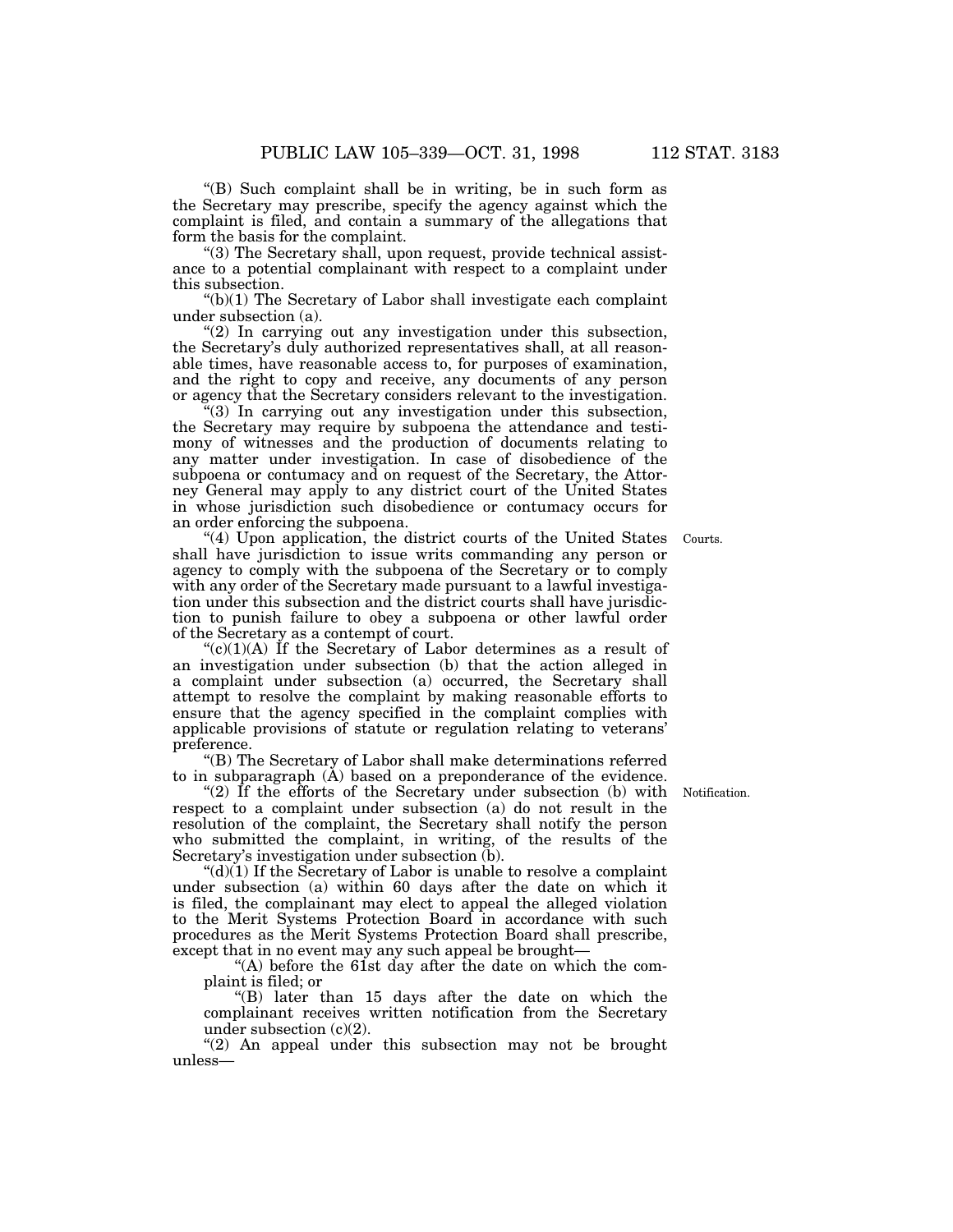''(A) the complainant first provides written notification to the Secretary of such complainant's intention to bring such appeal; and

 $\mathrm{``(B)}$  appropriate evidence of compliance with subparagraph (A) is included (in such form and manner as the Merit Systems Protection Board may prescribe) with the notice of appeal under this subsection.

"(3) Upon receiving notification under paragraph (2)(A), the Secretary shall not continue to investigate or further attempt to resolve the complaint to which the notification relates.

 $(e)(1)$  This section shall not be construed to prohibit a preference eligible from appealing directly to the Merit Systems Protection Board from any action which is appealable to the Board under any other law, rule, or regulation, in lieu of administrative redress under this section.

"(2) A preference eligible may not pursue redress for an alleged violation described in subsection (a) under this section at the same time the preference eligible pursues redress for such violation under any other law, rule, or regulation.

## **''§ 3330b. Preference eligibles; judicial redress**

"(a) In lieu of continuing the administrative redress procedure provided under section 3330a(d), a preference eligible may elect, in accordance with this section, to terminate those administrative proceedings and file an action with the appropriate United States district court not later than 60 days after the date of the election.

''(b) An election under this section may not be made—

"(1) before the 121st day after the date on which the appeal is filed with the Merit Systems Protection Board under section 3330a(d); or

"(2) after the Merit Systems Protection Board has issued a judicially reviewable decision on the merits of the appeal.

''(c) An election under this section shall be made, in writing, in such form and manner as the Merit Systems Protection Board shall by regulation prescribe. The election shall be effective as of the date on which it is received, and the administrative proceeding to which it relates shall terminate immediately upon the receipt of such election.

## **''§ 3330c. Preference eligibles; remedy**

"(a) If the Merit Systems Protection Board (in a proceeding under section 3330a) or a court (in a proceeding under section 3330b) determines that an agency has violated a right described in section 3330a, the Board or court (as the case may be) shall order the agency to comply with such provisions and award compensation for any loss of wages or benefits suffered by the individual by reason of the violation involved. If the Board or court determines that such violation was willful, it shall award an amount equal to backpay as liquidated damages.

''(b) A preference eligible who prevails in an action under section 3330a or 3330b shall be awarded reasonable attorney fees, expert witness fees, and other litigation expenses.''.

(b) CLERICAL AMENDMENT.—The table of sections at the beginning of chapter 33 of title 5, United States Code, is amended by adding after the item relating to section 3330 the following: ''3330a. Preference eligibles; administrative redress.

''3330b. Preference eligibles; judicial redress. ''3330c. Preference eligibles; remedy.''.

Deadline.

Regulations.

Effective date.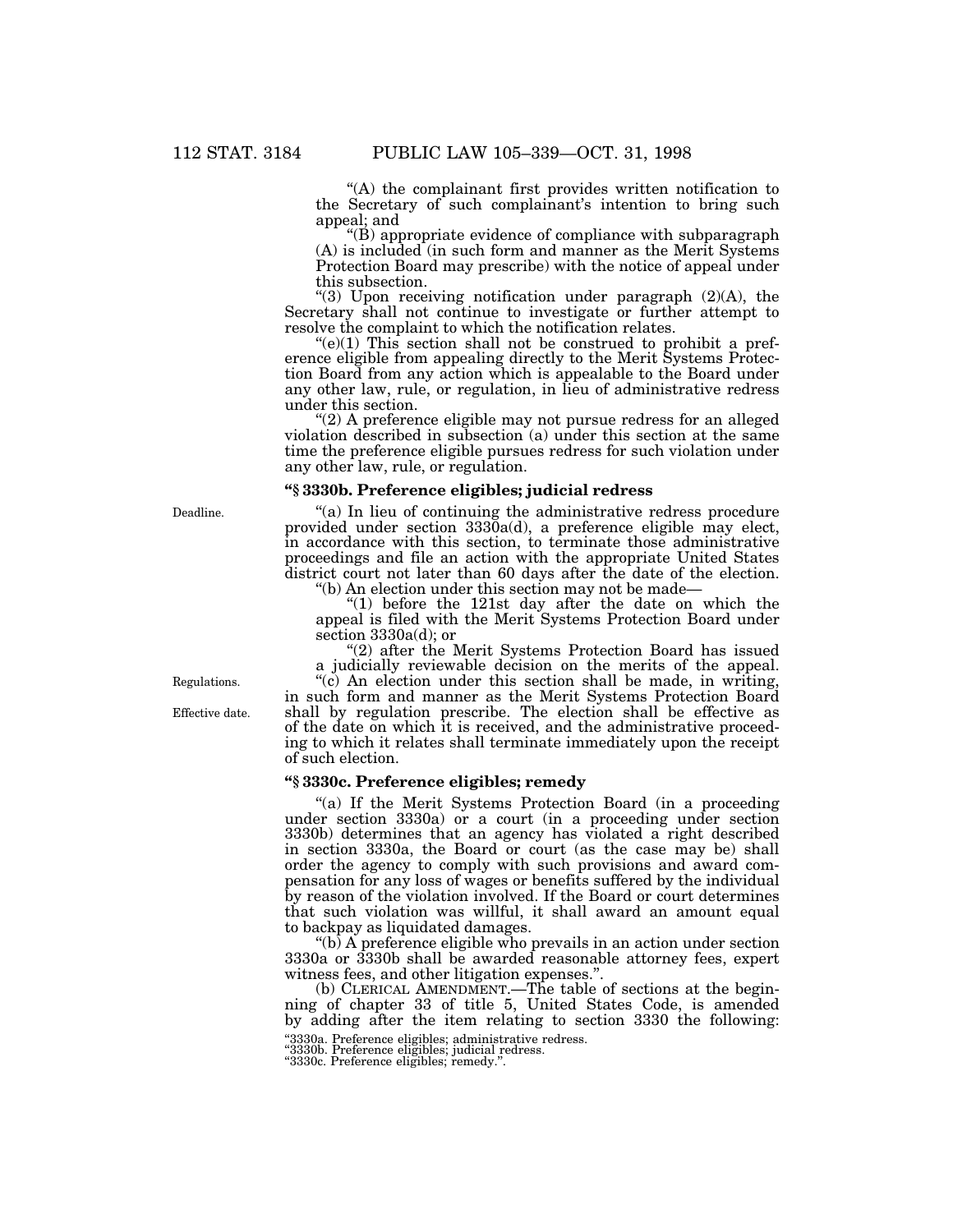#### **SEC. 4. EXTENSION OF VETERANS' PREFERENCE.**

(a) AMENDMENT TO TITLE 5, UNITED STATES CODE.—Paragraph (3) of section 2108 of title 5, United States Code, is amended by striking ''the Federal Bureau of Investigation and Drug Enforcement Administration Senior Executive Service, or the General Accounting Office;'' and inserting ''or the Federal Bureau of Investigation and Drug Enforcement Administration Senior Executive Service;''.

(b) AMENDMENTS TO TITLE 3, UNITED STATES CODE.—

(1) IN GENERAL.—Chapter 2 of title 3, United States Code, is amended by adding at the end the following:

#### **''§ 115. Veterans' preference**

"(a) Subject to subsection (b), appointments under sections 105, 106, and 107 shall be made in accordance with section 2108, and sections 3309 through 3312, of title 5.

''(b) Subsection (a) shall not apply to any appointment to a position the rate of basic pay for which is at least equal to the minimum rate established for positions in the Senior Executive Service under section 5382 of title 5 and the duties of which are comparable to those described in section  $3132(a)(2)$  of such title or to any other position if, with respect to such position, the President makes certification—

" $(1)$  that such position is—

''(A) a confidential or policy-making position; or

''(B) a position for which political affiliation or political philosophy is otherwise an important qualification; and

 $t^2(2)$  that any individual selected for such position is expected to vacate the position at or before the end of the President's term (or terms) of office.

Each individual appointed to a position described in the preceding Notification.sentence as to which the expectation described in paragraph (2) applies shall be notified as to such expectation, in writing, at the time of appointment to such position.''.

(2) CLERICAL AMENDMENT.—The table of sections at the beginning of chapter 2 of title 3, United States Code, is amended by adding at the end the following:

''115. Veterans' preference.''.

(c) LEGISLATIVE BRANCH APPOINTMENTS.—

(1) DEFINITIONS.—For the purposes of this subsection, the terms ''covered employee'' and ''Board'' shall each have the meaning given such term by section 101 of the Congressional Accountability Act of 1995 (2 U.S.C. 1301).

(2) RIGHTS AND PROTECTIONS.—The rights and protections established under section 2108, sections 3309 through 3312, and subchapter I of chapter 35, of title 5, United States Code, shall apply to covered employees.

(3) REMEDIES.—

(A) IN GENERAL.—The remedy for a violation of paragraph (2) shall be such remedy as would be appropriate if awarded under applicable provisions of title 5, United States Code, in the case of a violation of the relevant corresponding provision (referred to in paragraph (2)) of such title.

(B) PROCEDURE.—The procedure for consideration of alleged violations of paragraph (2) shall be the same as

2 USC 1316a.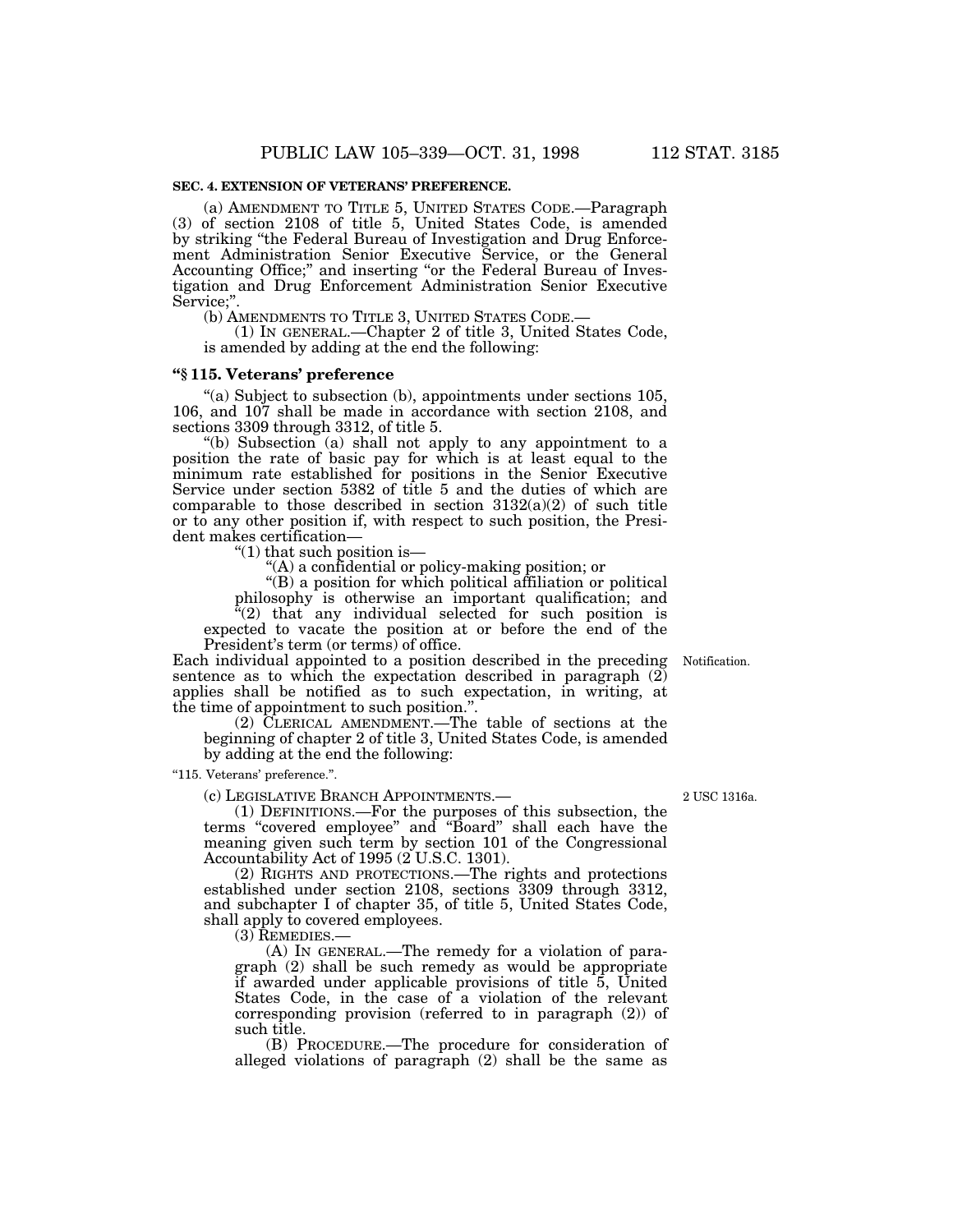apply under section 401 of the Congressional Accountability Act of 1995 (and the provisions of law referred to therein) in the case of an alleged violation of part A of title II of such Act.

(4) REGULATIONS TO IMPLEMENT SUBSECTION.—

(A) IN GENERAL.—The Board shall, pursuant to section 304 of the Congressional Accountability Act of 1995 (2 U.S.C. 1384), issue regulations to implement this subsection.

(B) AGENCY REGULATIONS.—The regulations issued under subparagraph (A) shall be the same as the most relevant substantive regulations (applicable with respect to the executive branch) promulgated to implement the statutory provisions referred to in paragraph (2) except insofar as the Board may determine, for good cause shown and stated together with the regulation, that a modification of such regulations would be more effective for the implementation of the rights and protections under this subsection.

(C) COORDINATION.—The regulations issued under subparagraph (A) shall be consistent with section 225 of the Congressional Accountability Act of 1995 (2 U.S.C. 1361).

(5) APPLICABILITY.—Notwithstanding any other provision of this subsection, the term ''covered employee'' shall not, for purposes of this subsection, include an employee—

(A) whose appointment is made by the President with the advice and consent of the Senate;

(B) whose appointment is made by a Member of Congress or by a committee or subcommittee of either House of Congress; or

 $(C)$  who is appointed to a position, the duties of which are equivalent to those of a Senior Executive Service position (within the meaning of section  $3132(a)(2)$  of title 5, United States Code).

(6) EFFECTIVE DATE.—Paragraphs (2) and (3) shall be effective as of the effective date of the regulations under paragraph (4).

(d) JUDICIAL BRANCH APPOINTMENTS.—

(1) IN GENERAL.—Subject to paragraphs (2) and (3), the Judicial Conference of the United States shall prescribe procedures to provide for—

(A) veterans' preference in the consideration of applicants for employment, and in the conduct of any reductions in force, within the judicial branch; and

(B) redress for alleged violations of any rights provided for under subparagraph (A).

(2) PROCEDURES.—Under the procedures, a preference eligible (as defined by section 2108 of title 5, United States Code) shall be afforded preferences in a manner and to the extent consistent with preferences afforded to preference eligibles in the executive branch.

(3) EXCLUSIONS.—Nothing in the procedures shall apply with respect to an applicant or employee—

(A) whose appointment is made by the President with the advice and consent of the Senate;

(B) whose appointment is as a judicial officer;

Procedures. 28 USC 601 note.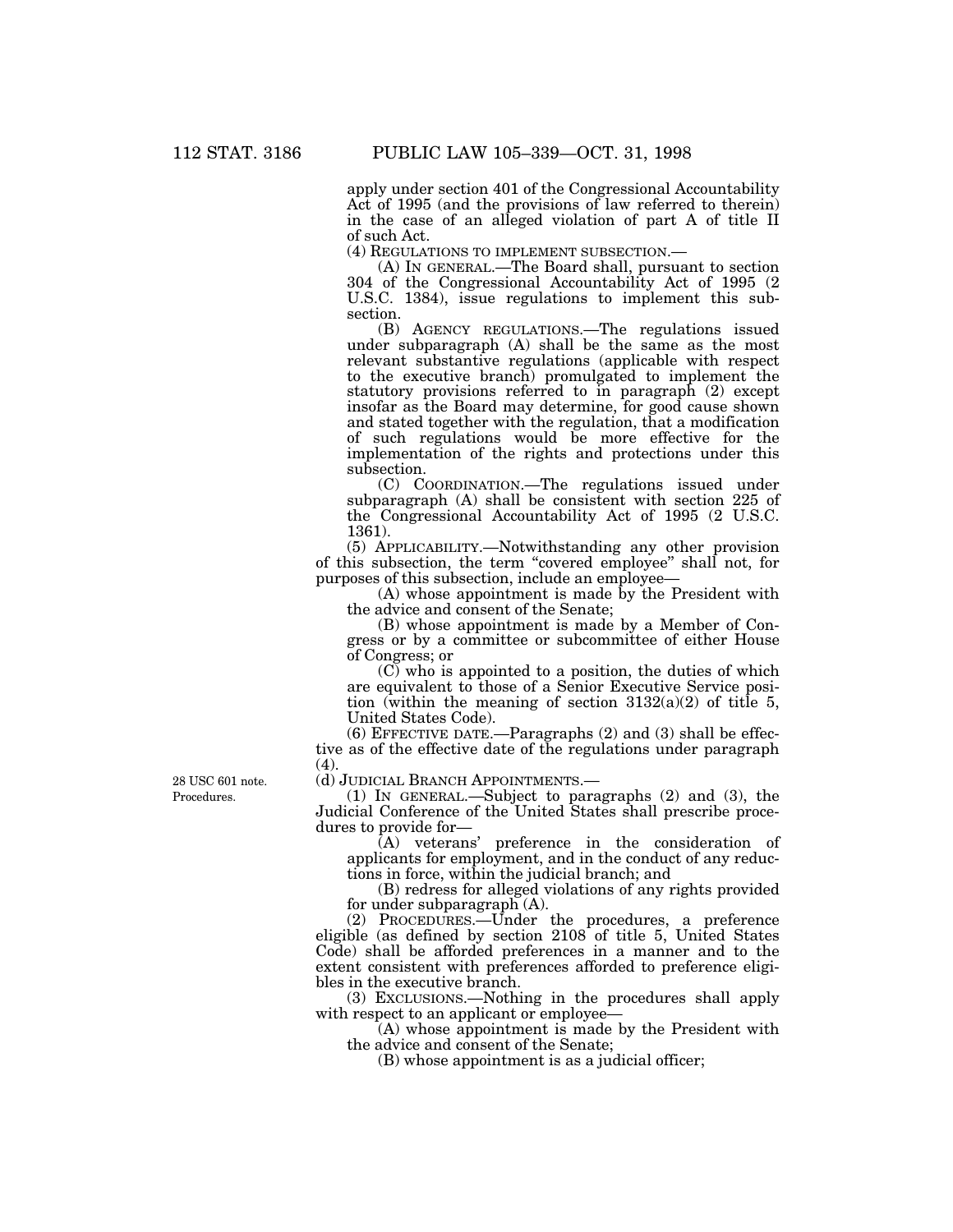(C) whose appointment is required by statute to be made by or with the approval of a court or judicial officer; or

(D) whose appointment is to a position, the duties of which are equivalent to those of a Senior Executive Service position (within the meaning of section  $3132(a)(2)$ ) of title 5, United States Code).

(4) DEFINITIONS.—For purposes of this subsection, the term "judicial officer" means a justice, judge, or magistrate judge listed in subparagraph  $(A)$ ,  $(B)$ ,  $(F)$ , or  $(G)$  of section  $376(a)(1)$ of title 28, United States Code.

(5) SUBMISSION TO CONGRESS; EFFECTIVE DATE.—

(A) SUBMISSION TO CONGRESS.—Not later than 12 months after the date of enactment of this Act, the Judicial Conference of the United States shall submit a copy of the procedures prescribed under this subsection to the Committee on Government Reform and Oversight and the Committee on the Judiciary of the House of Representatives and the Committee on Governmental Affairs and the Committee on the Judiciary of the Senate.

(B) EFFECTIVE DATE.—The procedures prescribed under this subsection shall take effect 13 months after the date of enactment of this Act.

#### **SEC. 5. VETERANS' PREFERENCE REQUIRED FOR REDUCTIONS IN** 49 USC 106 note.**FORCE IN THE FEDERAL AVIATION ADMINISTRATION.**

Section 347(b) of the Department of Transportation and Related Agencies Appropriations Act, 1996 (109 Stat. 460) is amended—

 $(1)$  by striking "and" at the end of paragraph  $(6)$ ;

(2) by striking the period at the end of paragraph (7) and inserting ''; and''; and

(3) by adding at the end the following:

''(8) sections 3501–3504, as such sections relate to veterans' preference.''.

### **SEC. 6. FAILURE TO COMPLY WITH VETERANS' PREFERENCE REQUIREMENTS TO BE TREATED AS A PROHIBITED PERSON-NEL PRACTICE FOR CERTAIN PURPOSES.**

(a) IN GENERAL.—Subsection (b) of section 2302 of title 5, United States Code, is amended—

 $(1)$  by striking "or" at the end of paragraph  $(10)$ ;

(2) by redesignating paragraph (11) as paragraph (12); and

(3) by inserting after paragraph (10) the following:

"(11)(A) knowingly take, recommend, or approve any personnel action if the taking of such action would violate a veterans' preference requirement; or

''(B) knowingly fail to take, recommend, or approve any personnel action if the failure to take such action would violate a veterans' preference requirement; or''.

(b) DEFINITION; LIMITATION.—Section 2302 of title 5, United States Code, is amended by adding at the end the following:

 $(e)(1)$  For the purpose of this section, the term 'veterans' preference requirement' means any of the following provisions of law:

''(A) Sections 2108, 3305(b), 3309, 3310, 3311, 3312, 3313, 3314, 3315, 3316, 3317(b), 3318, 3320, 3351, 3352, 3363, 3501, 3502(b), 3504, and 4303(e) and (with respect to a preference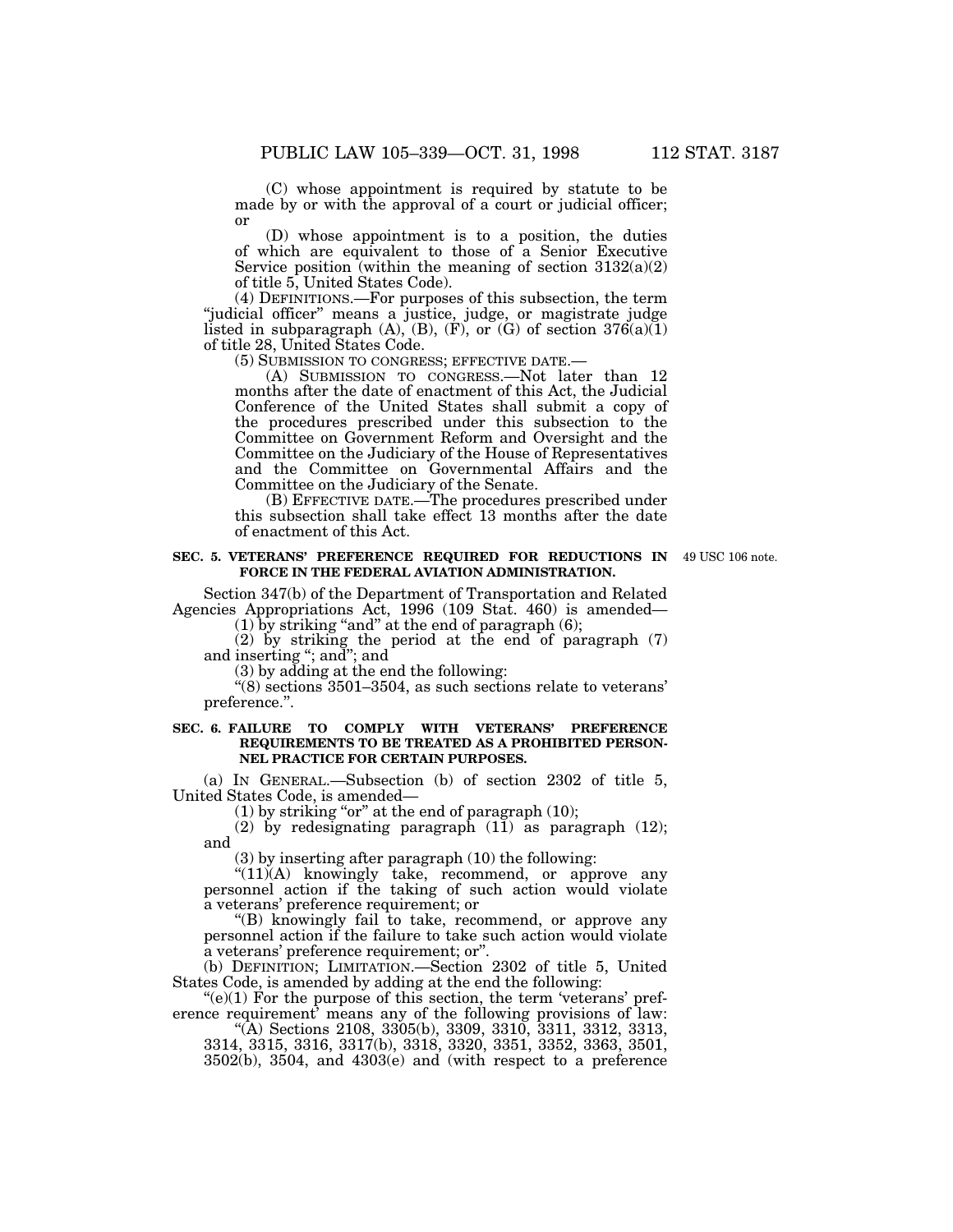eligible referred to in section  $7511(a)(1)(B)$  subchapter II of chapter 75 and section 7701.

"(B) Sections  $943(c)(2)$  and  $1784(c)$  of title 10.

''(C) Section 1308(b) of the Alaska National Interest Lands Conservation Act.

''(D) Section 301(c) of the Foreign Service Act of 1980.

"(E) Sections 106(f),  $7281(e)$ , and  $7802(5)$  of title 38.

"(F) Section  $1005(a)$  of title 39.

''(G) Any other provision of law that the Director of the Office of Personnel Management designates in regulations as being a veterans' preference requirement for the purposes of this subsection.

"(H) Any regulation prescribed under subsection (b) or (c) of section 1302 and any other regulation that implements a provision of law referred to in any of the preceding subparagraphs.

"(2) Notwithstanding any other provision of this title, no authority to order corrective action shall be available in connection with a prohibited personnel practice described in subsection (b)(11). Nothing in this paragraph shall be considered to affect any authority under section 1215 (relating to disciplinary action).''.

(c) REPEALS.—

(1) SECTION 1599c OF TITLE 10, UNITED STATES CODE.—

(A) REPEAL.—Section 1599c of title 10, United States Code, is repealed.

(B) CLERICAL AMENDMENT.—The table of sections at the beginning of chapter 81 of such title is amended by striking out the item relating to section 1599c.

(2) SECTION  $2302(a)(1)$  OF TITLE 5, UNITED STATES CODE.— Subsection (a)(1) of section 2302 of title 5, United States Code, is amended to read as follows:

" $(a)(1)$  For the purpose of this title, 'prohibited personnel practice' means any action described in subsection (b)."

(d) SAVINGS PROVISION.—This section shall be treated as if it had never been enacted for purposes of any personnel action (within the meaning of section 2302 of title 5, United States Code) preceding the date of enactment of this Act.

#### **SEC. 7. EXPANSION AND IMPROVEMENT OF VETERANS' EMPLOYMENT EMPHASIS UNDER FEDERAL CONTRACTS.**

(a) COVERED VETERANS.—Section 4212 of title 38, United States Code, is amended—

 $(1)$  in subsection  $(a)$ —

(A) by striking out ''\$10,000'' and inserting in lieu thereof "\$25,000"; and

(B) by striking out ''special disabled veterans and veterans of the Vietnam era'' and inserting in lieu thereof ''special disabled veterans, veterans of the Vietnam era, and any other veterans who served on active duty during a war or in a campaign or expedition for which a campaign badge has been authorized'';

(2) in subsection (b), by striking out ''special disabled veteran or veteran of the Vietnam era'' and inserting in lieu thereof ''veteran covered by the first sentence of subsection  $(a)$ "; and

 $(3)$  in subsection  $(d)(1)$ , by striking out "veterans of the Vietnam era or special disabled veterans'' both places it appears

5 USC 2302 note.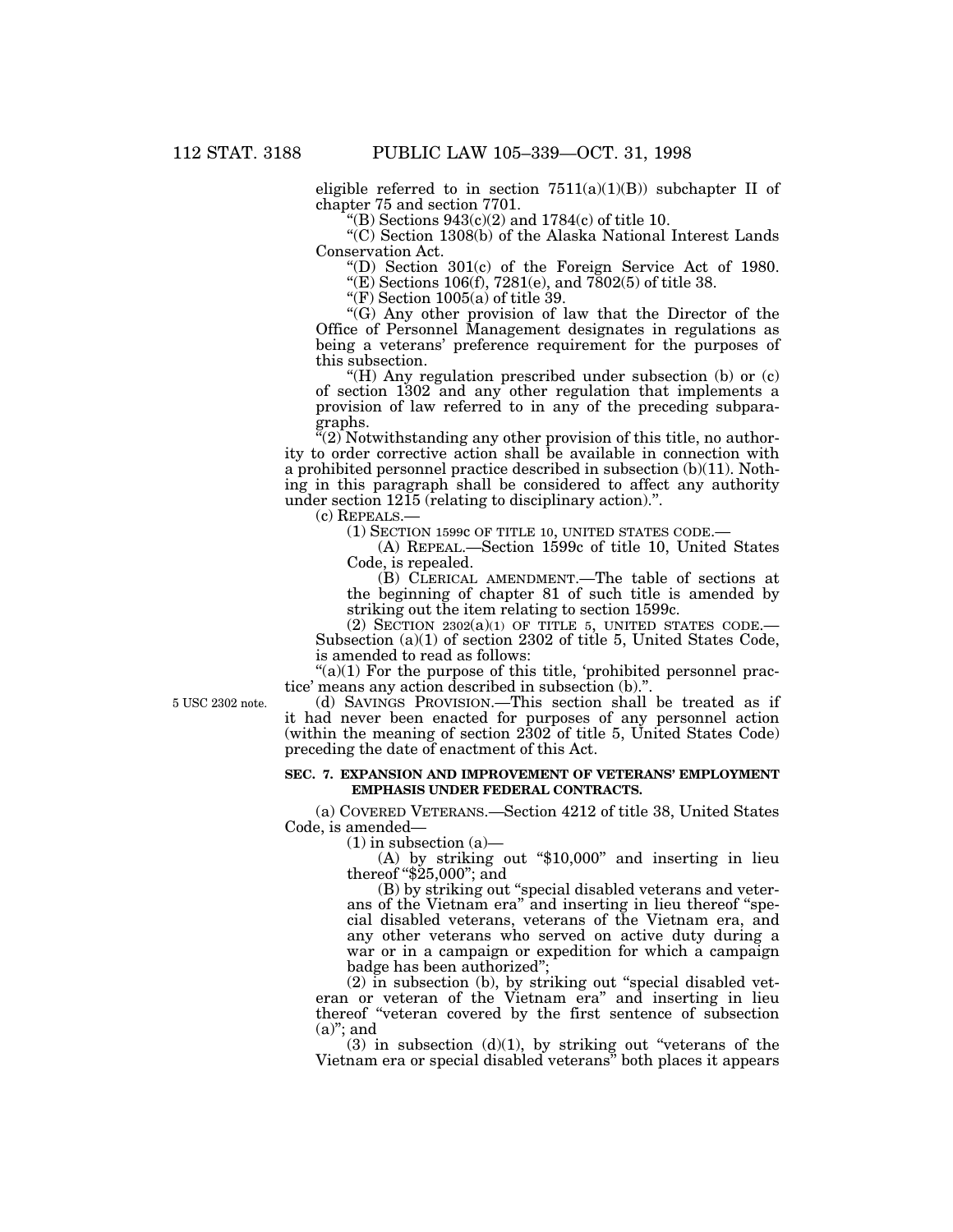and inserting in lieu thereof ''special disabled veterans, veterans of the Vietnam era, or other veterans who served on active duty during a war or in a campaign or expedition for which a campaign badge has been authorized''.

(b) PROHIBITION ON CONTRACTING WITH ENTITIES NOT MEETING REPORTING REQUIREMENTS.—(1) Subchapter III of chapter 13 of title 31, United States Code, is amended by adding at the end the following:

## **''§ 1354. Limitation on use of appropriated funds for contracts with entities not meeting veterans' employment reporting requirements**

" $(a)(1)$  Subject to paragraph  $(2)$ , no agency may obligate or expend funds appropriated for the agency for a fiscal year to enter into a contract described in section  $4212(a)$  of title 38 with a contractor from which a report was required under section 4212(d) of that title with respect to the preceding fiscal year if such contractor did not submit such report.

"(2) Paragraph  $(1)$  shall cease to apply with respect to a contractor otherwise covered by that paragraph on the date on which the contractor submits the report required by such section 4212(d) for the fiscal year concerned.

''(b) The Secretary of Labor shall make available in a database a list of the contractors that have complied with the provisions of such section 4212(d).''.

Records.

(2) The table of sections at the beginning of chapter 13 of such title is amended by adding at the end the following:

"1354. Limitation on use of appropriated funds for contracts with entities not meeting veterans' employment reporting requirements.''.

## **SEC. 8. REQUIREMENT FOR ADDITIONAL INFORMATION IN ANNUAL REPORTS FROM FEDERAL CONTRACTORS ON VETERANS EMPLOYMENT.**

Section 4212(d)(1) of title 38, United States Code, as amended by section 7(a)(3) of this Act, is further amended—

(1) by striking out ''and'' at the end of subparagraph (A);

(2) by striking out the period at the end of subparagraph (B) and inserting in lieu thereof ''; and''; and